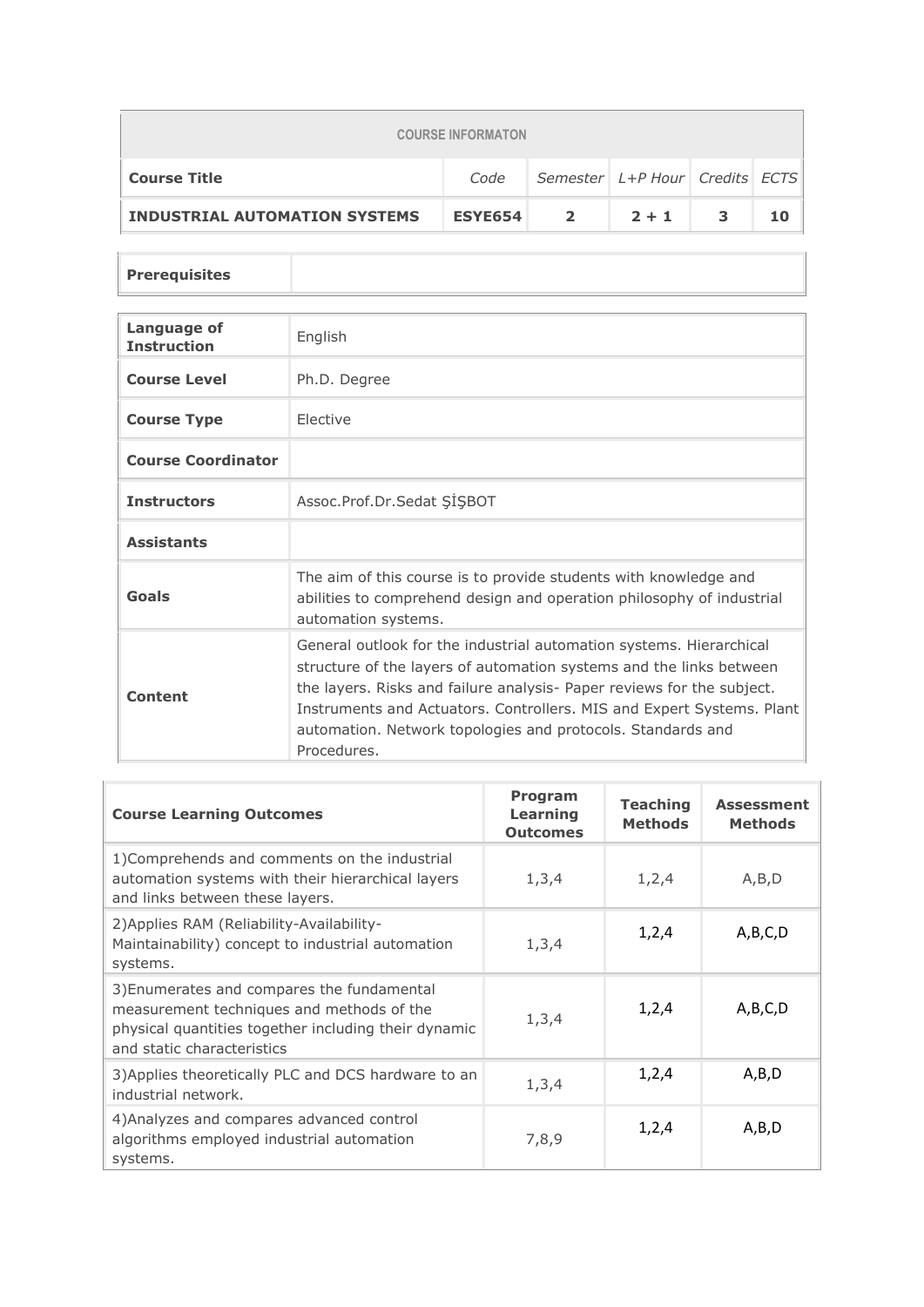| 5) Prepares and presents in writing and orally a<br>scientific documents. | 7,8,9 |  |
|---------------------------------------------------------------------------|-------|--|
|                                                                           |       |  |

| <b>Teaching</b><br>Methods:          | 1: Lecture, 2: Paper discussion, 3: Lab, 4: Case-study |
|--------------------------------------|--------------------------------------------------------|
| <b>Assessment</b><br><b>Methods:</b> | A: Testing, B: Paper Summary, C: Homework, D: Project  |

 $\overline{\phantom{a}}$ 

 $\overline{\phantom{a}}$ 

|                | <b>COURSE CONTENT</b>                                                           |                                                          |  |  |  |
|----------------|---------------------------------------------------------------------------------|----------------------------------------------------------|--|--|--|
|                | <b>Week Topics</b>                                                              | <b>Study Materials</b>                                   |  |  |  |
| $\mathbf{1}$   | General outlook for the industrial automation systems (IAS)                     | Lecture Notes<br>+Recommended<br><b>Books</b>            |  |  |  |
| $\overline{2}$ | Hierarchical structure of the layers of IAS and the links between the<br>layers | Lecture Notes<br>+Recommended<br><b>Books</b>            |  |  |  |
| $3 - 4$        | Risks and failure analysis- Paper reviews for the subject                       | Lecture Notes<br>+Papers                                 |  |  |  |
| 5              | Layer 1: Instruments and Actuators                                              | Lecture Notes<br>+Recommended<br><b>Books</b>            |  |  |  |
| 6              | Layer 2: Controllers                                                            | Lecture Notes<br>+Recommended<br><b>Books</b>            |  |  |  |
| $\overline{7}$ | Layer 3: MIS and Expert Systems                                                 | Lecture Notes<br>+Recommended<br><b>Books</b>            |  |  |  |
| 8              | Layer 4: Plant automation, ERP, MRP                                             | Lecture Notes<br>+Recommended<br><b>Books</b>            |  |  |  |
| 9              | Network topologies and protocols                                                | Lecture Notes<br>+Recommended<br><b>Books</b>            |  |  |  |
| 10             | Standards and Procedures                                                        | Lecture Notes<br>+Recommended<br><b>Books</b>            |  |  |  |
| $11 - 14$      | Investigation of few application example and reports and<br>presentations       | <b>Related Papers</b><br>and Application<br><b>Notes</b> |  |  |  |

| <b>RECOMMENDED SOURCES</b>  |                                                                                                       |  |  |
|-----------------------------|-------------------------------------------------------------------------------------------------------|--|--|
| Textbook                    | Stenerson, Industrial Automation and Process Control, Prentice<br>Hall, 2003, ISBN:0-13-033030-2      |  |  |
| <b>Additional Resources</b> | C.D. Johnson, Process Control Instrumentation Technology, 1997,<br>Prentice Hall, ISBN: 0-13-261496-0 |  |  |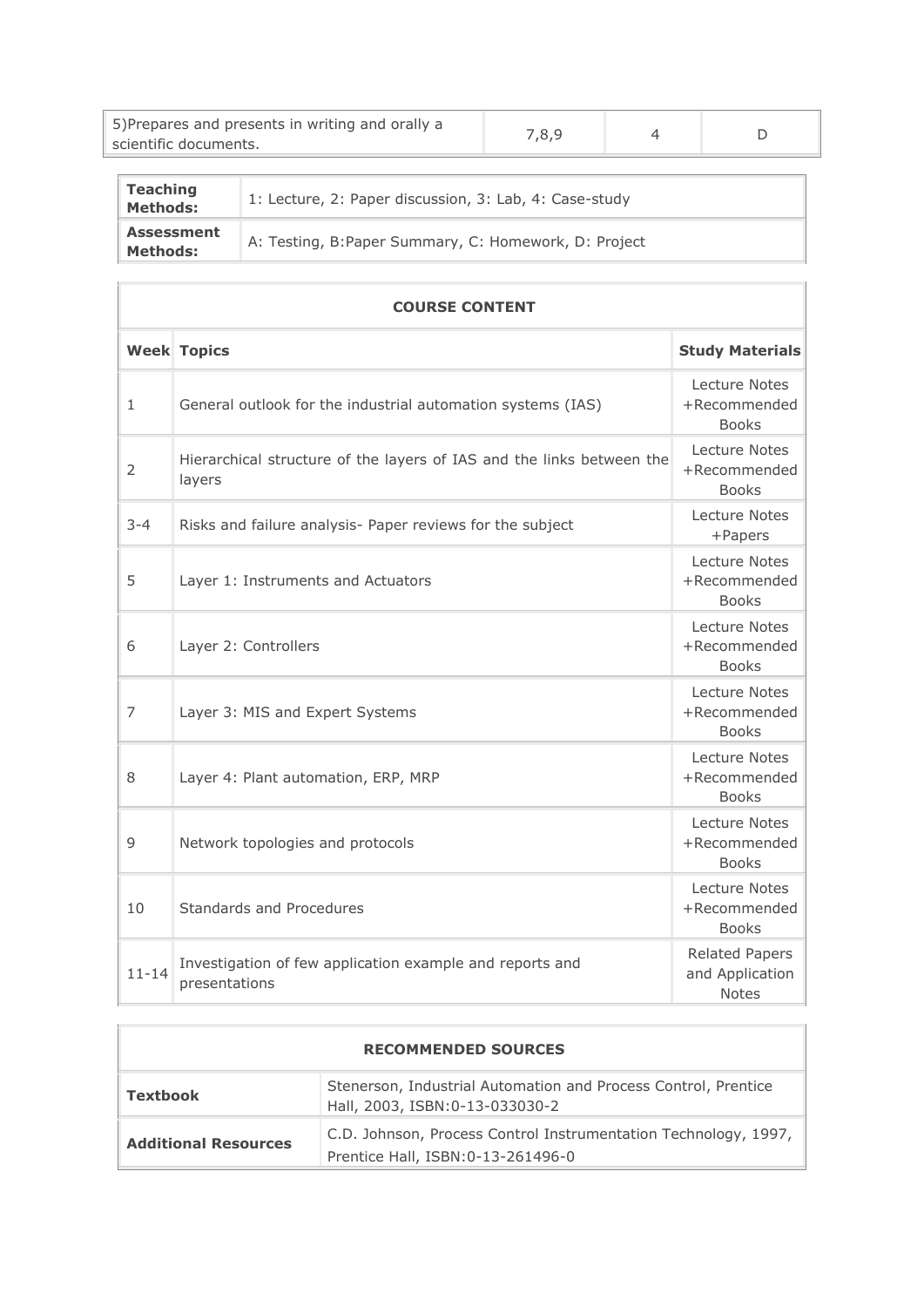| <b>MATERIAL SHARING</b> |                    |  |  |
|-------------------------|--------------------|--|--|
| <b>Documents</b>        | Articles           |  |  |
| <b>Assignments</b>      |                    |  |  |
| <b>Exams</b>            | 1 Midterm, 1 Final |  |  |

| <b>ASSESSMENT</b>                                                   |                   |
|---------------------------------------------------------------------|-------------------|
| <b>IN-TERM STUDIES NUMBER</b>                                       | <b>PERCENTAGE</b> |
| Mid-terms                                                           | 25                |
| Term Project                                                        | 75                |
| <b>Total</b>                                                        | 100               |
| <b>CONTRIBUTION OF FINAL EXAMINATION TO OVERALL</b><br><b>GRADE</b> | 60                |
| <b>CONTRIBUTION OF IN-TERM STUDIES TO OVERALL</b><br><b>GRADE</b>   | 40                |
| <b>Total</b>                                                        | 100               |

| <b>COURSE CATEGORY</b> | <b>Expertise/Field Courses</b> |
|------------------------|--------------------------------|
|                        |                                |

|                              | <b>COURSE'S CONTRIBUTION TO PROGRAM</b>                                                                                                                                                                              |              |  |  |                     |   |
|------------------------------|----------------------------------------------------------------------------------------------------------------------------------------------------------------------------------------------------------------------|--------------|--|--|---------------------|---|
| No Program Learning Outcomes |                                                                                                                                                                                                                      | Contribution |  |  |                     |   |
|                              |                                                                                                                                                                                                                      |              |  |  | $1 \t2 \t3 \t4 \t5$ |   |
| $\mathbf{1}$                 | Ability to reach knowledge in breadth and depth through scientific research in<br>Systems Engineering field; to have extensive knowledge about current<br>techniques and procedures together with their constraints. |              |  |  |                     | X |
| 2                            | Ability to complement and apply knowledge by scientific methods utilizing<br>limited or missing data; to use knowledge in different disciplines effectively<br>by blending them.                                     |              |  |  |                     |   |
| $\mathcal{L}$                | Ability to formulate Systems Engineering problems; to develop novel and<br>original ideas and procedures for their solutions and to use innovative<br>procedures in solutions.                                       |              |  |  |                     | X |
| 4                            | Awareness of new and developing applications in Systems Engineering;<br>ability to investigate and learn these applications when required.                                                                           |              |  |  |                     | X |
| 5                            | Ability to design and apply analytical, and modeling and experimental based<br>research; to solve and interpret complex situations encountered in this<br>process.                                                   |              |  |  |                     |   |